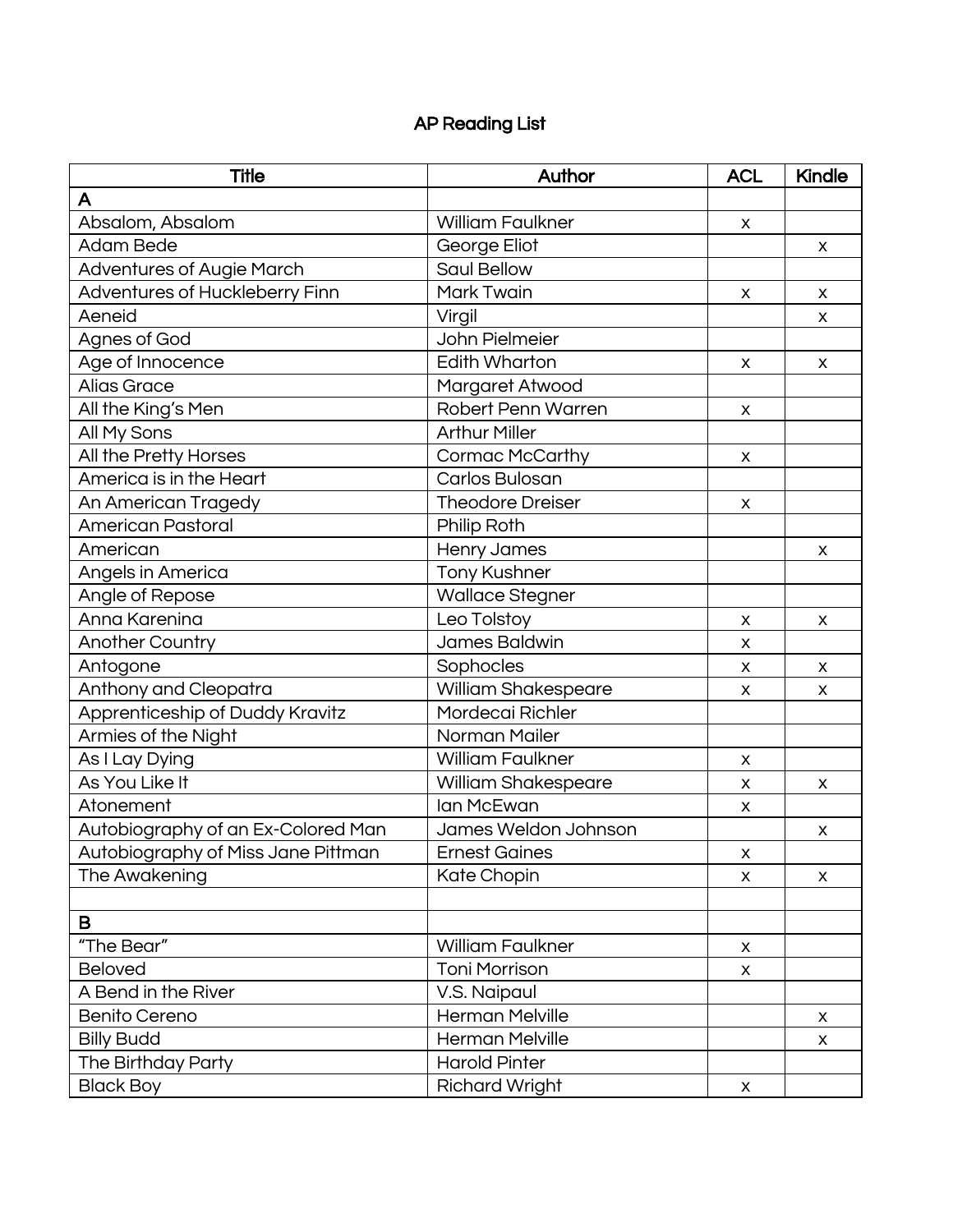| <b>Bleak House</b>              | <b>Charles Dickens</b>    |                    | X |
|---------------------------------|---------------------------|--------------------|---|
| Bless Me, Ultima                | Rudolfo Anaya             |                    |   |
| <b>The Blind Assassin</b>       | Margaret Atwood           | X                  |   |
| <b>Bluest Eye</b>               | <b>Toni Morrison</b>      | X                  |   |
| Bloodline                       | <b>Ernest Gaines</b>      | X                  |   |
| <b>Bone: A Novel</b>            | Fae M Ng                  |                    |   |
| The Bonesetter's Daughter       | Amy Tan                   | X                  |   |
| <b>Brave New World</b>          | <b>Aldous Huxley</b>      | X                  |   |
| Breath, Eyes, Memory            | <b>Edwidge Danticat</b>   |                    |   |
| <b>Brideshead Revisited</b>     | Evelyn Waugh              |                    |   |
| <b>Brighton Rock</b>            | Graham Greene             |                    |   |
| <b>Broken for You</b>           | Stephanie Kallos          |                    |   |
| <b>Brothers Karamazov</b>       | Fyodor Dostoevski         | X                  | X |
| Brown Girl, Brownstones         | <b>Paule Marshall</b>     |                    |   |
| The Burgess Boys                | <b>Elizabeth Strout</b>   | X                  |   |
|                                 |                           |                    |   |
| C                               |                           |                    |   |
| Candida                         | George Bernard Shaw       |                    | X |
| Candide                         | Voltaire                  | X                  | X |
| The Canterbury Tales            | <b>Geoffrey Chaucer</b>   | X                  | X |
| The Caretaker                   | <b>Harold Pinter</b>      |                    |   |
| Catch-22                        | Joseph Heller             | X                  |   |
| Catcher in the Rye              | J.D. Salinger             | X                  |   |
| <b>Catherine Carmier</b>        | <b>Ernest Gaines</b>      | X                  |   |
| Cat on a Hot Tin Roof           | <b>Tennessee Williams</b> |                    |   |
| Cat's Eye                       | Margaret Atwood           |                    |   |
| The Centaur                     | John Updike               |                    |   |
| Ceremony                        | Leslie Marmon Silko       |                    |   |
| Cherry Orchard                  | Anton Chekhov             |                    |   |
| Chosen                          | <b>Chaim Potok</b>        | X                  |   |
| The Cider House Rules           | John Irving               | X                  |   |
| "Civil Disobedience"            | Henry David Thoreau       |                    | X |
| <b>Cold Mountain</b>            | <b>Charles Frazier</b>    | X                  |   |
| The Color Purple                | <b>Alice Walker</b>       | X                  |   |
| <b>Coming Through Slaughter</b> | Michael Ondaatje          |                    |   |
| Copenhagen                      | Michael Frayn             |                    |   |
| The Country of Pointed Firs     | Sarah Orne Jewett         |                    |   |
| Cry, The Beloved Country        | Alan Paton                |                    |   |
| <b>Crime and Punishment</b>     | Fyodor Dostoevski         | X                  | X |
| "The Crisis"                    | <b>Thomas Paine</b>       |                    | X |
| The Crossing                    | Cormac McCarthy           | X                  |   |
| The Crucible                    | <b>Arthur Miller</b>      | $\pmb{\mathsf{X}}$ |   |
|                                 |                           |                    |   |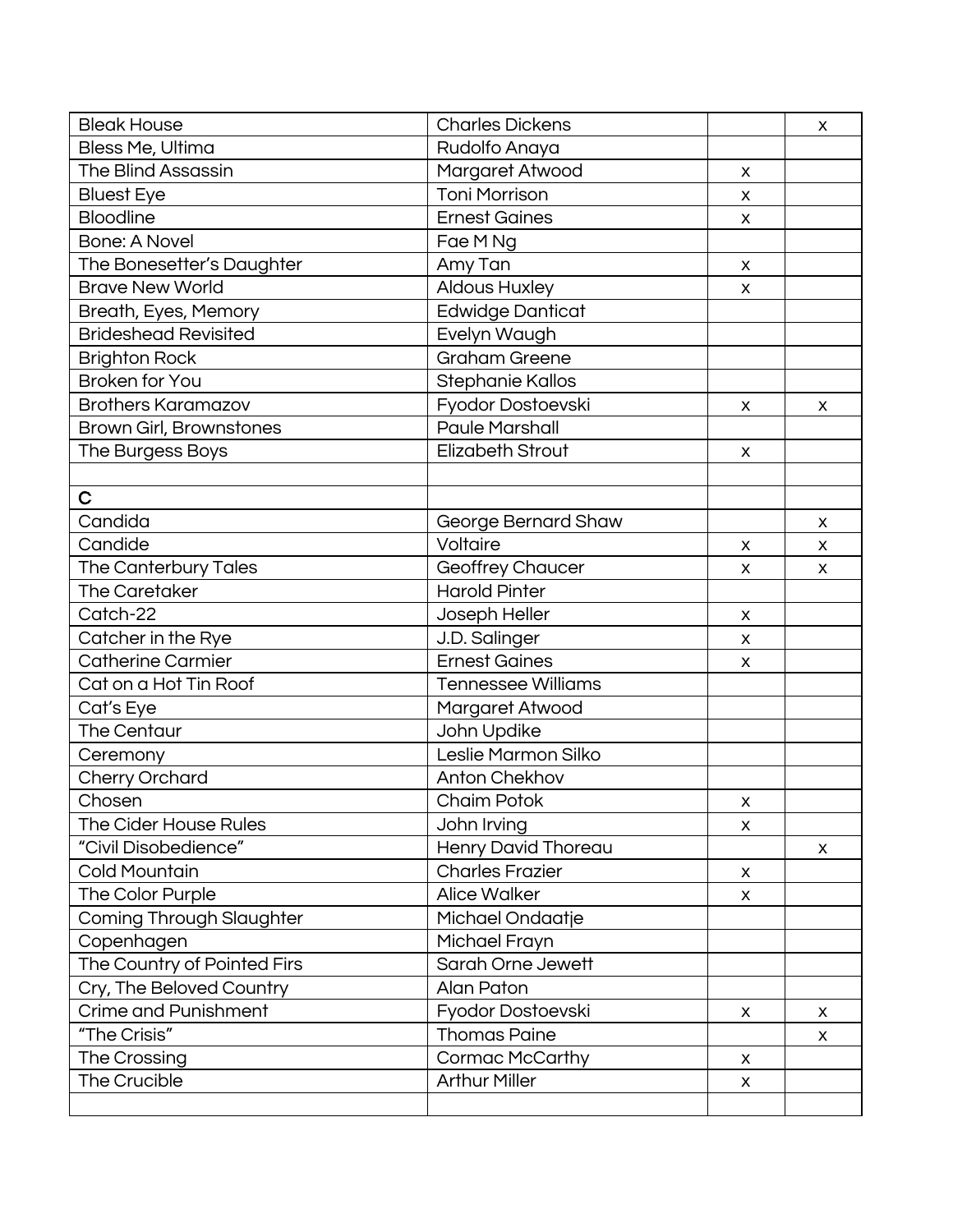| D                                          |                            |   |   |
|--------------------------------------------|----------------------------|---|---|
| <b>Daisy Miller</b>                        | <b>Henry James</b>         |   | X |
| Dancing at Lughnasa                        | <b>Brian Friel</b>         |   |   |
| David Copperfield                          | <b>Charles Dickens</b>     | X | X |
| "The Dead"                                 | James Joyce                |   |   |
| The Death of Ivan Ilyich                   | Leo Tolstoy                |   |   |
| Death of a Salesman                        | <b>Arthur Miller</b>       |   |   |
| Delta Wedding                              | <b>Eudora Welty</b>        | X |   |
| Desire Under the Elms                      | Eugene O'Neill             |   |   |
| Dinner at the Homesick Restaurant          | Anne Tyler                 |   |   |
| Divine Comedy                              | Dante Alighieri            |   | X |
| <b>Diviners</b>                            | <b>Margaret Laurence</b>   |   |   |
| <b>Doctor Faustus</b>                      | <b>Christopher Marlow</b>  |   | X |
| Doctor Zhivago                             | <b>Boris Pasternak</b>     |   |   |
| A Doll's House                             | Henrik Ibsen               | X |   |
| Dollmaker                                  | <b>Harriet Arnot</b>       |   |   |
| Don Quixote                                | <b>Miguel De Cervantes</b> |   | X |
| Dreaming in Cuban                          | Cristina Garcia            |   |   |
| Dutchman                                   | Amiri Baraka/Leroi Jones   |   |   |
|                                            |                            |   |   |
| Е                                          |                            |   |   |
| East of Eden                               | John Steinbeck             | X |   |
| Emma                                       | Jane Austen                |   | X |
| An Enemy of the People                     | Henrik Ibsen               |   |   |
| Equus                                      | Peter Shaffer              |   |   |
| <b>Ethan Frome</b>                         | <b>Edith Wharton</b>       | X | X |
| Eumenides                                  | Aeschylus                  |   |   |
| <b>Extremely Loud and Incredibly Close</b> | Jonathan Safran Foer       |   |   |
|                                            |                            |   |   |
| F                                          |                            |   |   |
| The Fall                                   | <b>Albert Camus</b>        |   |   |
| A Farewell to Arms                         | <b>Ernest Hemingway</b>    | X |   |
| The Father                                 | August Strindberg          |   |   |
| <b>Fathers and Sons</b>                    | Ivan Turgenev              |   |   |
| Faust                                      | Johann Goethe              |   | X |
| Federalist                                 | <b>Alexander Hamilton</b>  | X | X |
| Fences                                     | August Wilson              | X |   |
| A Fine Balance                             | <b>Rohinton Mistry</b>     |   |   |
| <b>Fifth Business</b>                      | <b>Robertson Davis</b>     |   |   |
| The Fixer                                  | <b>Bernard Malamud</b>     |   |   |
| For Whom the Bell Tolls                    | <b>Ernest Hemingway</b>    | X |   |
| Frankenstein                               | Mary Shelley               | X | X |
| A Free Life: A Novel                       | Ha Jin                     |   |   |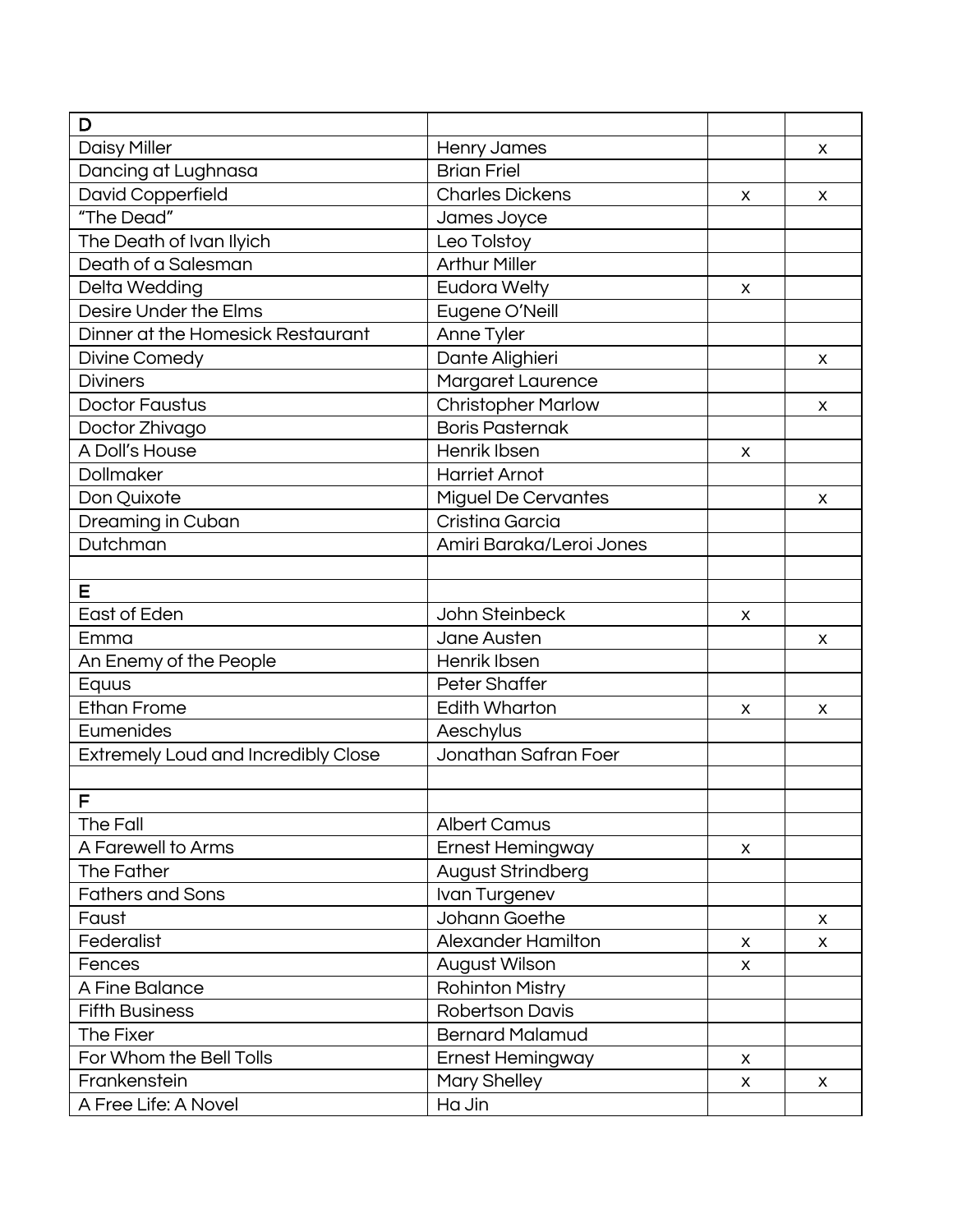| G                            |                           |   |    |
|------------------------------|---------------------------|---|----|
| A Gathering of Old Men       | <b>Ernest Gaines</b>      | X |    |
| Germinal                     | Emile Zola                |   |    |
| A Gesture Life               | Chang-Rae Lee             |   |    |
| Ghosts                       | Henrik Ibsen              |   | X  |
| The Glass Menagerie          | <b>Tennessee Williams</b> |   |    |
| <b>God of Small Things</b>   | Arundhati Roy             |   |    |
| <b>Going After Cacciato</b>  | Tim O'Brien               |   |    |
| The Golden Bowl              | <b>Henry James</b>        |   | X  |
| <b>Good Soldier</b>          | <b>Ford Maddox Ford</b>   |   |    |
| <b>Grapes of Wrath</b>       | John Steinbeck            | X |    |
| <b>Great Expectations</b>    | <b>Chalres Dickens</b>    | X | X  |
| The Great Gatsby             | F. Scott Fitzgerald       | X |    |
| Go Tell It On The Mountain   | James Baldwin             | X |    |
| <b>Gulliver's Travels</b>    | Jonathan Swift            |   | X  |
|                              |                           |   |    |
| н                            |                           |   |    |
| The Hairy Ape                | Eugene O'Neill            |   | X  |
| Hamlet                       | Shakespeare               | X | X  |
| Handmaid's Tale              | Margaret Atwood           | X |    |
| <b>Hard Times</b>            | <b>Charles Dickens</b>    |   | X  |
| <b>Heart of Darkness</b>     | Joseph Conrad             | X | X  |
| <b>Heart of the Matter</b>   | <b>Graham Greene</b>      |   |    |
| <b>Hedda Gabler</b>          | Henrik Ibsen              |   | X  |
| Henry IV, Parts I and II     | William Shakespeare       | X | X  |
| Henry V                      | William Shakespeare       | X | X  |
| A High Wind in Jamaica       | <b>Richard Hughes</b>     |   |    |
| Homecoming                   | <b>Harold Pinter</b>      |   |    |
| Home to Harlem               | Claude McKay              |   |    |
| House Made of Dawn           | N Scott Momaday           |   |    |
| House of Mirth               | Edith Wharton             |   | X. |
| <b>House of Seven Gables</b> | Nathaniel Hawthorne       |   | X  |
| House on Mango Street        | <b>Sandra Cisneros</b>    |   |    |
|                              |                           |   |    |
|                              |                           |   |    |
| The Iliad                    | Homer                     | X | X  |
| Importance of Being Earnest  | Oscar Wilde               |   | X. |
| The Inheritance of Loss      | Kiran Desai               |   |    |
| In My Father's House         | <b>Ernest Gaines</b>      | X |    |
| In the Lake of the Woods     | Tim O'Brien               |   |    |
| In the Time of Butterflies   | Julia Alvarez             |   |    |
| Invisible Man                | Ralph Ellison             |   |    |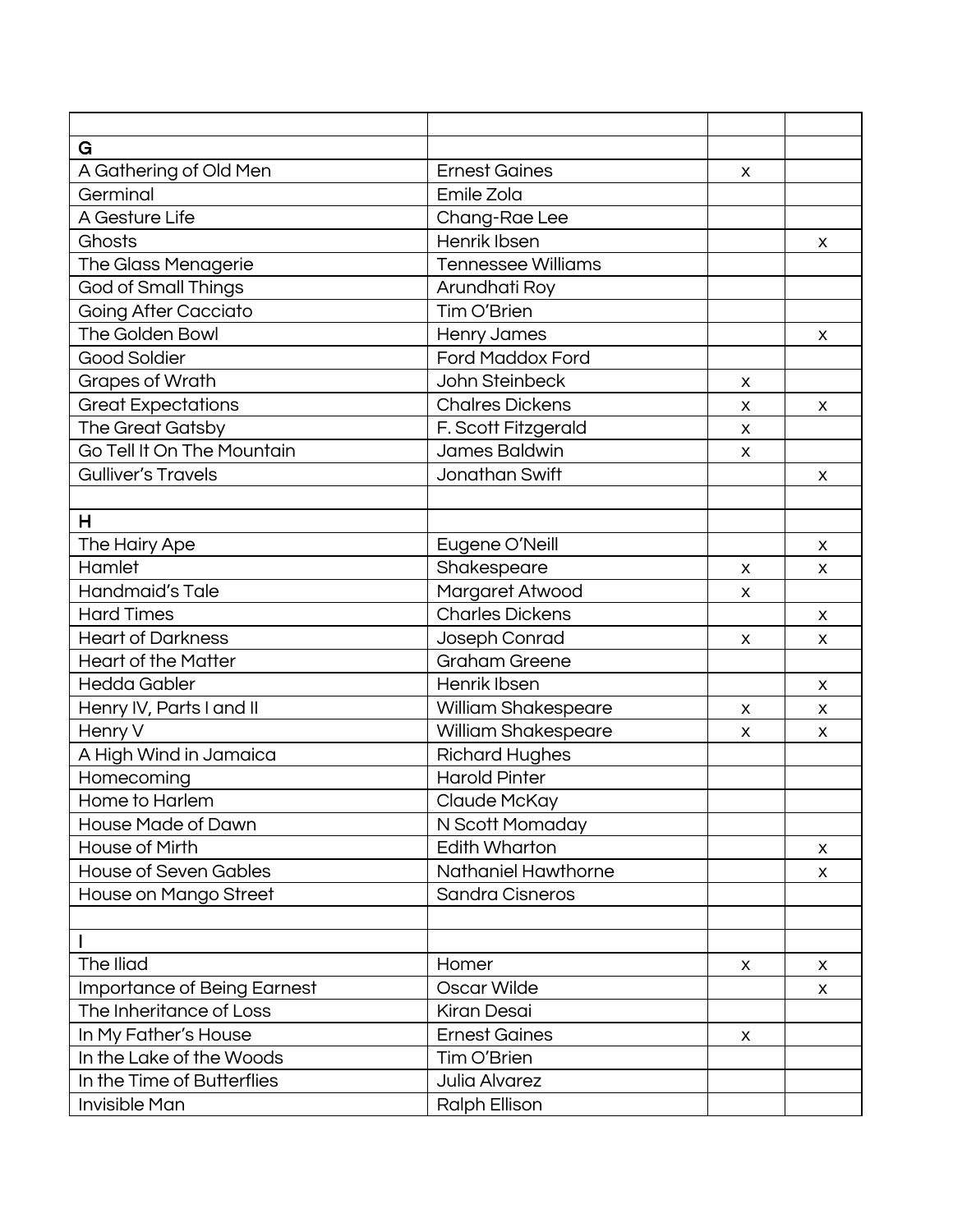| J                                 |                           |   |              |
|-----------------------------------|---------------------------|---|--------------|
| Jane Eyre                         | <b>Charlotte Bronte</b>   | X | X            |
| Jasmine                           | <b>Bharati Mukherjee</b>  |   |              |
| J.B.                              | <b>Archibald MacLeish</b> |   |              |
| Joe Turner's Come and Gone        | August Wilson             |   |              |
| Joy Luck Club                     | Amy Tan                   | X |              |
| Joseph Andrews                    | <b>Henry Fielding</b>     |   | x            |
| Jude the Obscure                  | Thomas Hardy              |   | X            |
| Julius Caesar                     | William Shakespeare       | X | $\mathsf{x}$ |
| The Jungle                        | <b>Upton Sinclair</b>     |   | X            |
|                                   |                           |   |              |
| K                                 |                           |   |              |
| Kafka on the Shore                | Haruki Murakami           |   |              |
| King Lear                         | William Shakespeare       | X | X            |
| <b>Kite Runner</b>                | <b>Khaled Hosseinii</b>   | X |              |
|                                   |                           |   |              |
| L                                 |                           |   |              |
| Lady Windermere's Fan             | Oscar Wilde               |   | X            |
| Last of the Mohicians             | James Fenimore Cooper     | x | X            |
| A Lesson Before Dying             | <b>Ernest Gaines</b>      |   |              |
| Letters from an American Farmer   | De Crevecoeur             |   |              |
| Light in August                   | <b>William Faulkner</b>   | X |              |
| <b>Linden Hills</b>               | Gloria Naylor             |   |              |
| The Little Foxes                  | Lilliam Hellman           |   |              |
| Little Women                      | Louisa May Alcott         |   | X            |
| Long Day in November              | <b>Ernest Gaines</b>      | X |              |
| Long Day's Journey into Night     | Eugene O'Neill            |   |              |
| Look Homeward, Angel              | <b>Thomas Wolfe</b>       | X |              |
| Lord Jim                          | Joseph Conrad             | X | X            |
| Lord of the Flies                 | William Golding           | X |              |
| The Loved One                     | Evelyn Waugh              |   |              |
| Love Medicine                     | Louise Erdrich            |   |              |
| "Love Song of J. Alfred Prufrock" | T.S. Eliot                |   |              |
| Lysistrata                        | Aristophanes              |   | X            |
|                                   |                           |   |              |
| M                                 |                           |   |              |
| Macbeth                           | William Shakespeare       | X | X            |
| Madame Bovary                     | <b>Gustave Flaubert</b>   |   | X            |
| Maggie: A Girl of the Streets     | <b>Stephen Crane</b>      |   | X            |
| <b>Main Street</b>                | <b>Sinlair Lewis</b>      |   | X            |
| Major Barbara                     | George Bernard Shaw       |   | X            |
| Man and Superman                  | Geroge Bernard Shaw       |   | X            |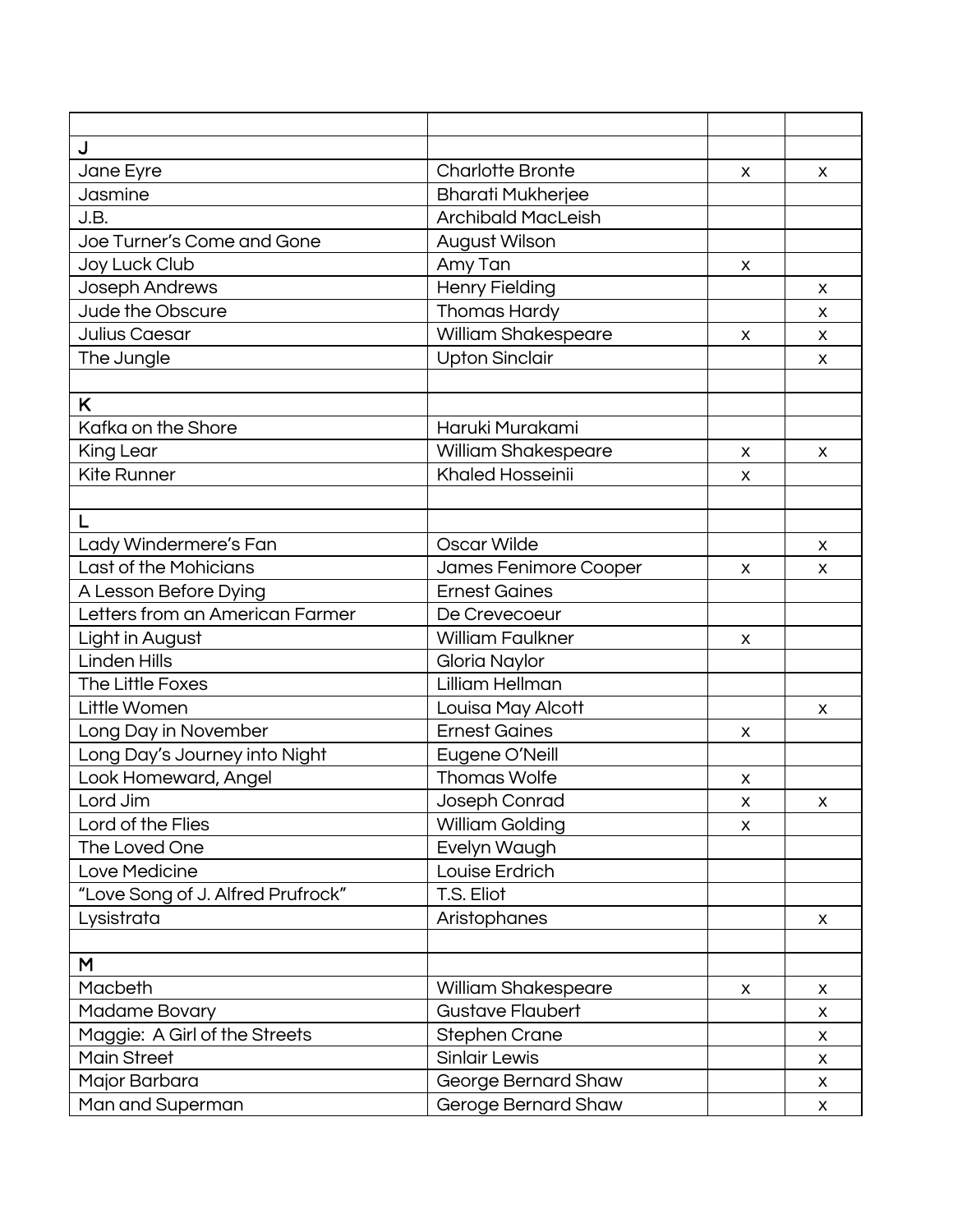| <b>Mansfield Park</b>           | Jane Austen             |   | X |
|---------------------------------|-------------------------|---|---|
| Master Haroldand the Boys       | <b>Athol Fugard</b>     |   |   |
| Mayor of Casterbridge           | <b>Thomas Hardy</b>     |   | X |
| M Butterfly                     | David Henry Wang        |   |   |
| Medea                           | Euripides               |   | X |
| Member of the Wedding           | <b>Carson McCullers</b> |   |   |
| Memory Keeper's Daughter        | <b>Kim Edwards</b>      | X |   |
| <b>Merchant of Venice</b>       | William Shakespeare     | X | X |
| Metamorphosis                   | Franz Kafka             |   | X |
| Middlemarch                     | George Eliot            |   |   |
| Middle Passage                  | V.S. Naipaul            |   |   |
| Middlesex                       | Jeffrey Eugenides       |   |   |
| Midsummer Night's Dream         | William Shakespeare     | X | X |
| Mill on the Floss               | George Eliot            |   | X |
| The Misanthrope                 | Moliere                 |   |   |
| Miss Lonelyhearts               | <b>Nathanael West</b>   |   |   |
| Moby Dick                       | <b>Herman Melville</b>  | X | X |
| <b>Moll Flanders</b>            | <b>Daniel Defoe</b>     |   | X |
| Monkey Bridge                   | Lan Cao                 |   |   |
| The Moor's Last Sigh            | Salman Rushdie          |   |   |
| Mother Courage and Her Children | <b>Berthold Brecht</b>  |   |   |
| Mrs. Dalloway                   | Virginia Woolf          |   |   |
| Mrs. Warren's Profession        | George Bernard Shaw     |   | X |
| Much Ado About Nothing          | William Shakespeare     | X | X |
| Murder in the Cathedral         | T.S. Eliot              |   | X |
| "My Last Duchess"               | Robert Browning         |   |   |
| My Antonia                      | <b>Willa Cather</b>     | X | X |
| My Name is Asher Lev            | <b>Chaim Potok</b>      |   |   |
|                                 |                         |   |   |
| N                               |                         |   |   |
| The Namesake                    | Jhumpa Lahiri           |   |   |
| <b>Native Son</b>               | <b>Richard Wright</b>   | X |   |
| Native Speaker                  | Chang-Rae Lee           |   |   |
| Never Let Me Go                 | Kazuo Ishiguro          |   |   |
| Night                           | Elie Weisel             | X |   |
| 1984                            | George Orwell           | X |   |
| No Exit                         | <b>John Paul Sartre</b> |   |   |
| Noah's Compass                  | Anne Tyler              | X |   |
| No-No Boy                       | John Okada              |   |   |
| Notes from the Underground      | Fyodor Dostoevski       |   | X |
|                                 |                         |   |   |
| $\circ$                         |                         |   |   |
| Obasan                          | Joy Kogawa              |   |   |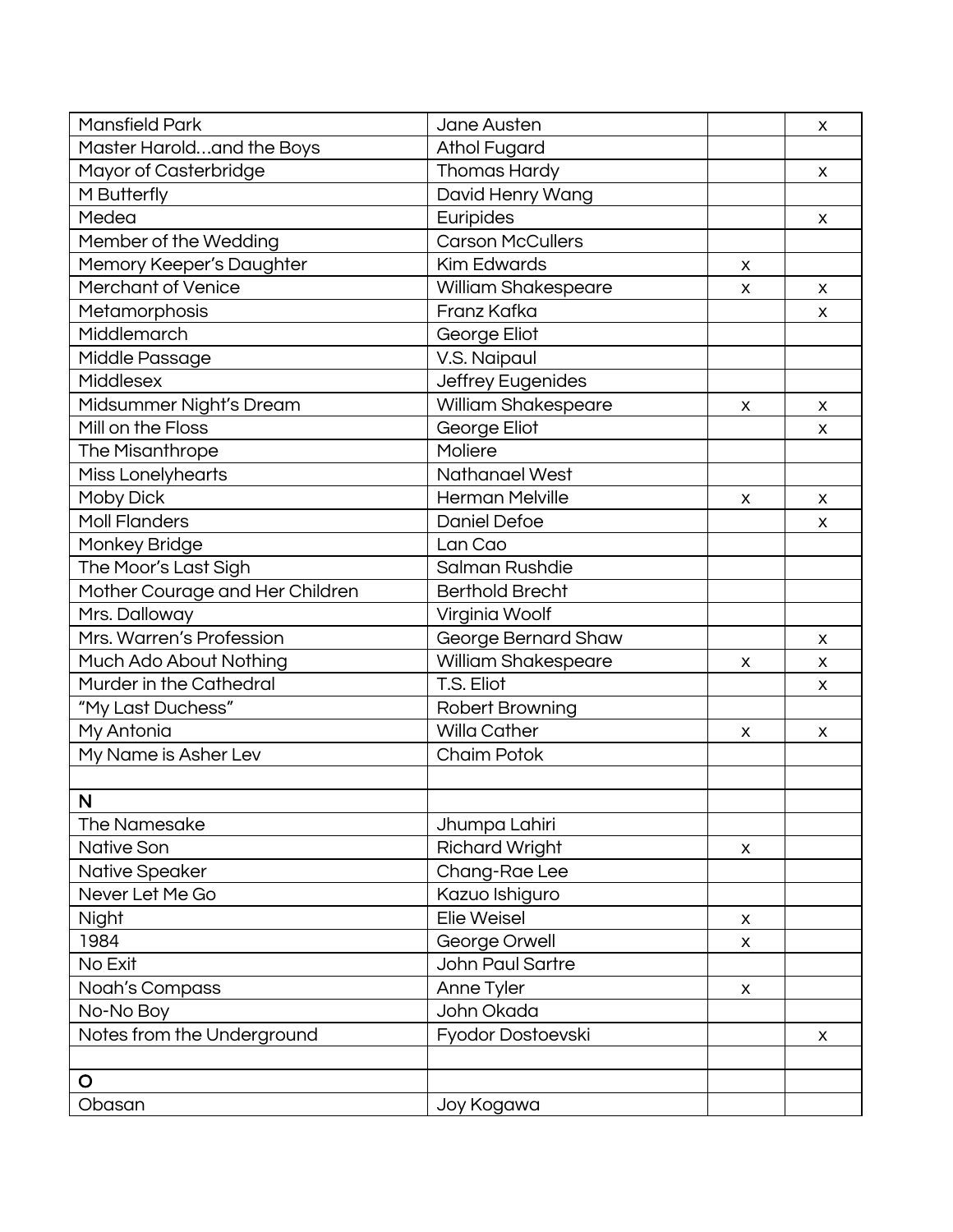| The Octopus                            | <b>Frank Norris</b>           |                    |   |
|----------------------------------------|-------------------------------|--------------------|---|
| The Odyssey                            | Homer                         |                    | X |
| Oedipus Rex                            | Sophocles                     |                    | X |
| Of Love and Dust                       | <b>Ernest Gaines</b>          | X                  |   |
| Of Mice and Men                        | John Steinbeck                | X                  |   |
| Old School                             | <b>Tobia Wolff</b>            |                    |   |
| <b>Oliver Twist</b>                    | <b>Charles Dickens</b>        | X                  | X |
| One Day in the Life of Ivan Denisovich | Alexander Solzhenitsyn        | X                  |   |
| One Hundred Years of Solitude          | <b>Gabriel Garcia Marquez</b> |                    |   |
| One Flew Over the Cuckoo's Nest        | Ken Kesey                     | X                  |   |
| O Pioneers!                            | <b>Willa Cather</b>           | X                  | X |
| The Optimist's Daughter                | D.H. Lawrence                 |                    |   |
| The Orestia                            | Aeschylus                     |                    |   |
| Orlando: A Biography                   | Virginia Woolf                |                    |   |
| Oryx and Crake                         | Margaret Atwood               |                    |   |
| Othello                                | <b>William Shakespeare</b>    | X                  | X |
| The Other                              | Thomas Tryon                  |                    |   |
| <b>Our Mutual Friend</b>               | <b>Charles Dickens</b>        |                    | X |
| <b>Our Town</b>                        | <b>Thornton Wilder</b>        | X                  |   |
| Out of Africa                          | <b>Isaak Dinesen</b>          | X                  |   |
|                                        |                               |                    |   |
| P                                      |                               |                    |   |
| Pale Fire                              | Vladimir Nabokov              |                    |   |
| Pamela                                 | Samuel Richardson             |                    |   |
| A Passage to India                     | E.M. Forster                  |                    |   |
| Paradise Lost                          | John Milton                   | X                  | X |
| Passing                                | Nella Larsen                  |                    |   |
| Peer Gynt                              | Henrik Ibsen                  |                    | X |
| Pere Goriot                            | Honore De Balzac              |                    | х |
| Persuasion                             | Jane Austen                   | X                  | X |
| Phaedre                                | Jean Racine                   |                    |   |
| The Piano Lesson                       | August Wilson                 |                    |   |
| Picture of Dorian Gray                 | Oscar Wilde                   |                    | x |
| The Plague                             | <b>Albert Camus</b>           |                    |   |
| Pnin                                   | Vladimir Nabokov              |                    |   |
| Pocho                                  | Jose Antonio Villarreal       |                    |   |
| The Poisonwood Bible                   | Barbara Kingsolver            |                    |   |
| Portrait of a Lady                     | <b>Henry James</b>            | X                  | X |
| Portrait of the Artist as a Young Man  | James Joyce                   |                    | X |
| Power and the Glory                    | Graham Greene                 |                    |   |
| Praisesong for the Widow               | <b>Paule Marshall</b>         |                    |   |
| A Prayer for Owen Meany                | John Irving                   | X                  |   |
| Pride and Prejudice                    | Jane Austen                   | $\pmb{\mathsf{X}}$ | X |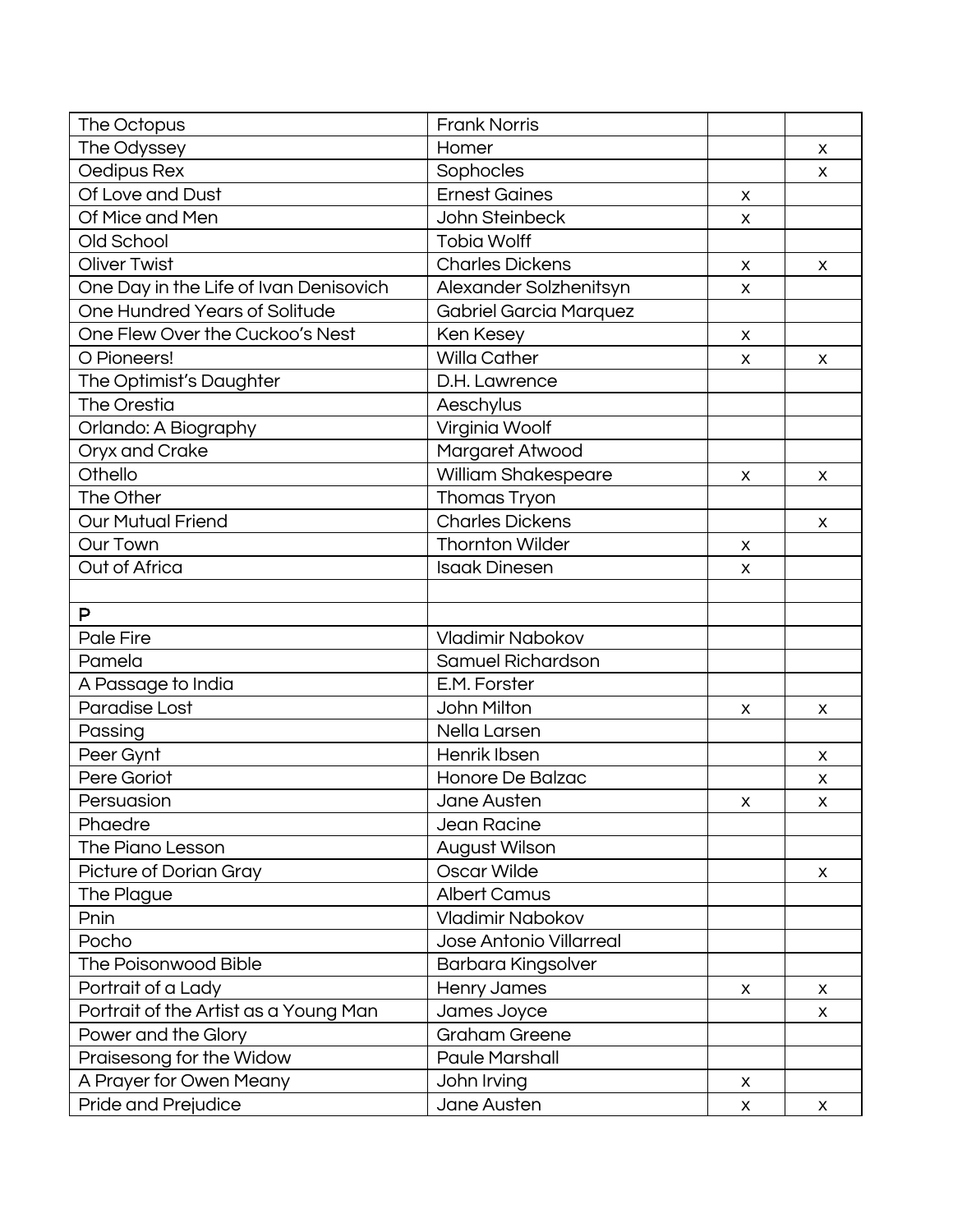| Prime of Miss Jean Brodie             | <b>Muriel Spark</b>        |   |   |
|---------------------------------------|----------------------------|---|---|
| <b>Purple Hibiscus</b>                | Chimamanda Ngoze Adichie   |   |   |
| Push                                  | Sapphire                   |   |   |
| Pygmalion                             | Geogre Bernard Shaw        |   | X |
|                                       |                            |   |   |
|                                       |                            |   |   |
| R                                     |                            |   |   |
| Ragtime                               | E.L. Doctorow              |   |   |
| A Raisin in the Sun                   | Lorraine Hansberry         |   |   |
| Rape of the Lock                      | Alexander Pope             |   | X |
| Red Badge of Courage                  | <b>Stephen Crane</b>       | X | х |
| Redburn                               | <b>Herman Melville</b>     |   |   |
| Remains of the Day                    | Kazuo Ishiguro             |   |   |
| <b>Reservation Blues</b>              | <b>Sherman Alexie</b>      |   |   |
| <b>Return of the Native</b>           | Thomas Hardy               |   |   |
| Rhinoceros                            | Eugene lonesco             |   |   |
| <b>Richard III</b>                    | William Shakespeare        | X | х |
| A River Runs Through It               | Norman Maclean             |   |   |
| The Road                              | <b>Cormac McCarthy</b>     | X |   |
| <b>Robinson Crusoe</b>                | <b>Daniel Defoe</b>        | X | X |
| A Room of One's Own                   | Virginia Woolf             |   |   |
| A Room with a View                    | E.M. Forester              |   | X |
| Romeo & Juliet                        | William Shakespeare        | X | х |
| Rosencrantz and Guildenstern are Dead | <b>Tom Stoppard</b>        |   |   |
|                                       |                            |   |   |
| S                                     |                            |   |   |
| Saint Joan                            | George Bernard Shaw        |   |   |
| The Sandbox                           | <b>Edward Albee</b>        |   |   |
| <b>The Scarlet Letter</b>             | Nathaniel Hawthorne        | X | X |
| The Secret Life of Bees               | Sue Monk Kidd              | X |   |
| Sent for You Yesterday                | John Edgar Wideman         |   |   |
| A Separate Peace                      | John Knowles               | X |   |
| Set This House on Fire                | William Styron             |   |   |
| The Shipping News                     | <b>E.Annie Proulx</b>      |   |   |
| Siddhartha                            | <b>Herman Hesse</b>        |   | X |
| <b>Silas Marner</b>                   | George Eliot               | X | X |
| <b>Sister Carrie</b>                  | Theodore Dreiser           | X | X |
| Sister of My Heart                    | Chitra Banerjee Divakaruni |   |   |
| Slaughterhouse Five                   | Kurt Vonnegut              | X |   |
| Snow                                  | Orhan Pamuk                |   |   |
| <b>Snow Falling on Cedars</b>         | David Guterson             | X |   |
| Snow FLower and the Secret Fan        | Lisa See                   |   |   |
| A Soldier's Play                      | <b>Charles Fuller</b>      |   |   |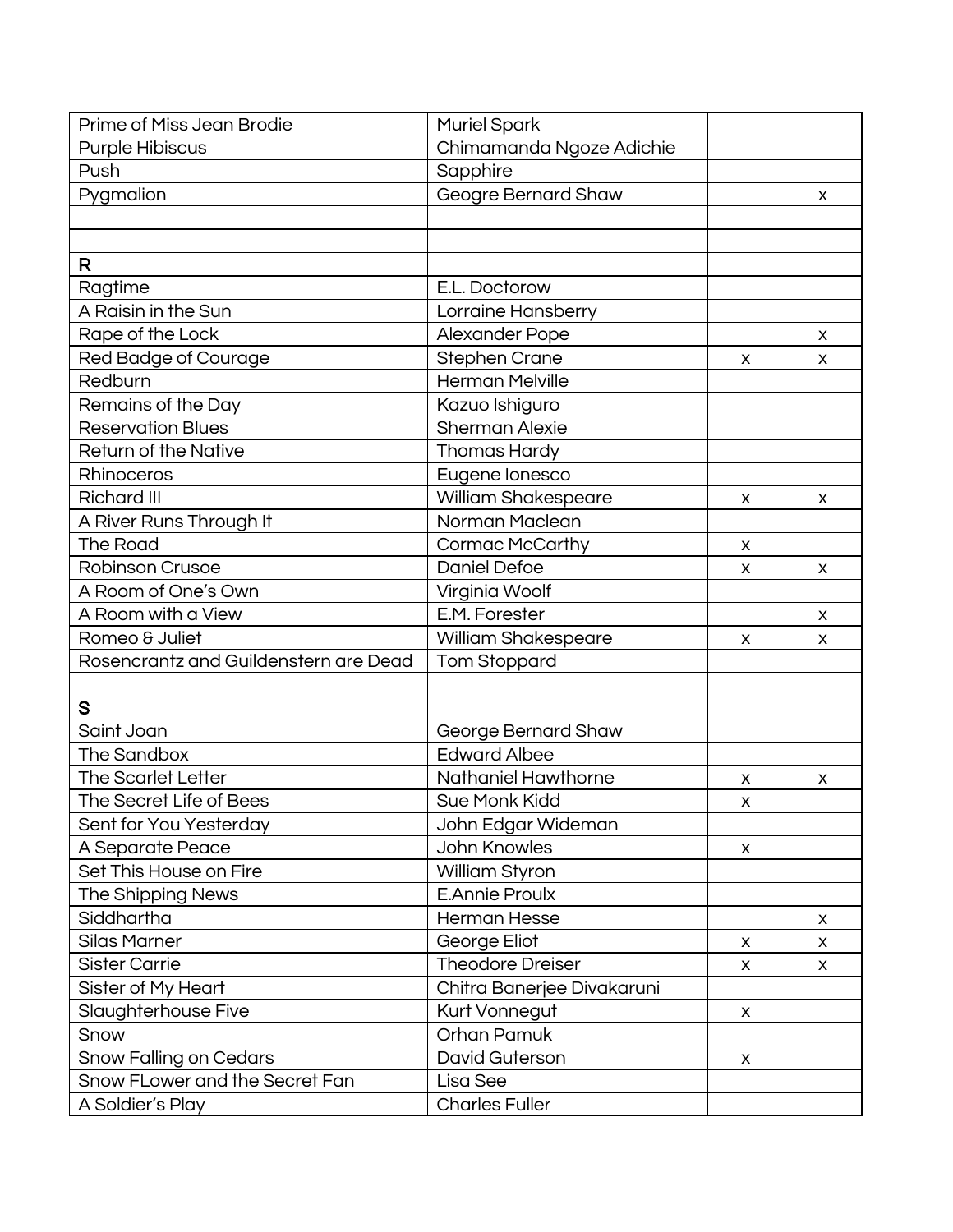| Song of Solomon                | <b>Toni Morrison</b>         | X |   |
|--------------------------------|------------------------------|---|---|
| Sons and Lovers                | D.H. Lawrence                |   | X |
| Sophie's Choice                | William Styron               |   |   |
| The Sorrows of Young Werther   | Johann Wolfgang von Goethe   |   | X |
| Sound and the Fury             | <b>William Faulkner</b>      | X |   |
| Stone Angel                    | Margaret Laurence            |   |   |
| <b>Story of Edgar Sawtelle</b> | David Wroblewski             |   |   |
| The Stranger                   | <b>Albert Camus</b>          |   |   |
| A Streetcar Named Desire       | <b>Tennessee Williams</b>    |   |   |
| The Street                     | Ann Petry                    |   |   |
| Sula                           | <b>Toni Morrison</b>         | X |   |
| Surfacing                      | Margaret Atwood              |   |   |
| The Sun Also Rises             | <b>Ernest Hemingway</b>      | X |   |
|                                |                              |   |   |
| Τ                              |                              |   |   |
| A Tale of Two Cities           | <b>Charles Dickens</b>       |   | X |
| Tartuffe                       | Moliere                      |   | X |
| The Tempest                    | <b>William Shakespeare</b>   | X | X |
| Tess of the D'Urbervilles      | <b>Thomas Hardy</b>          | X | X |
| Their Eyes Were Watching God   | <b>Zorah Neale Hurston</b>   |   |   |
| <b>Things Fall Apart</b>       | Chinua Acheve                |   |   |
| The Things They Carried        | Tim O'Brien                  | X |   |
| A Thousand Acres               | Jane Smiley                  | X |   |
| A Thousand Splendid Suns       | <b>Khaled Hosseini</b>       | X |   |
| To Kill a Mockingbird          | <b>Harper Lee</b>            | X |   |
| To the Lighthouse              | Virginia Woolf               |   |   |
| Tom Jones                      | <b>Henry Fielding</b>        |   | х |
| <b>Tracks</b>                  | Louise Erdrich               |   |   |
| A Tree Grows in Brooklyn       | <b>Betty Smith</b>           |   |   |
| <b>The Trial</b>               | Franz Kafka                  |   | X |
| <b>Trifles</b>                 | Susan Glaspell               |   |   |
| Tristram Shandy                | Laurence Stern               |   |   |
| The Turn of the Screw          | Henry James                  | X | X |
| <b>Twelfth Night</b>           | William Shakespeare          | X | X |
| <b>Typical American</b>        | Gish Jen                     |   |   |
|                                |                              |   |   |
| U                              |                              |   |   |
| Uncle Tom's Cabin              | <b>Harriet Beecher Stowe</b> | X | X |
| U.S.A. (Trilogy)               | <b>John Dos Passos</b>       |   |   |
|                                |                              |   |   |
| V                              |                              |   |   |
| <b>Vicar of Wakefield</b>      | Oliver Goldsmith             |   | X |
| Victory                        | Joseph Conrad                |   | X |